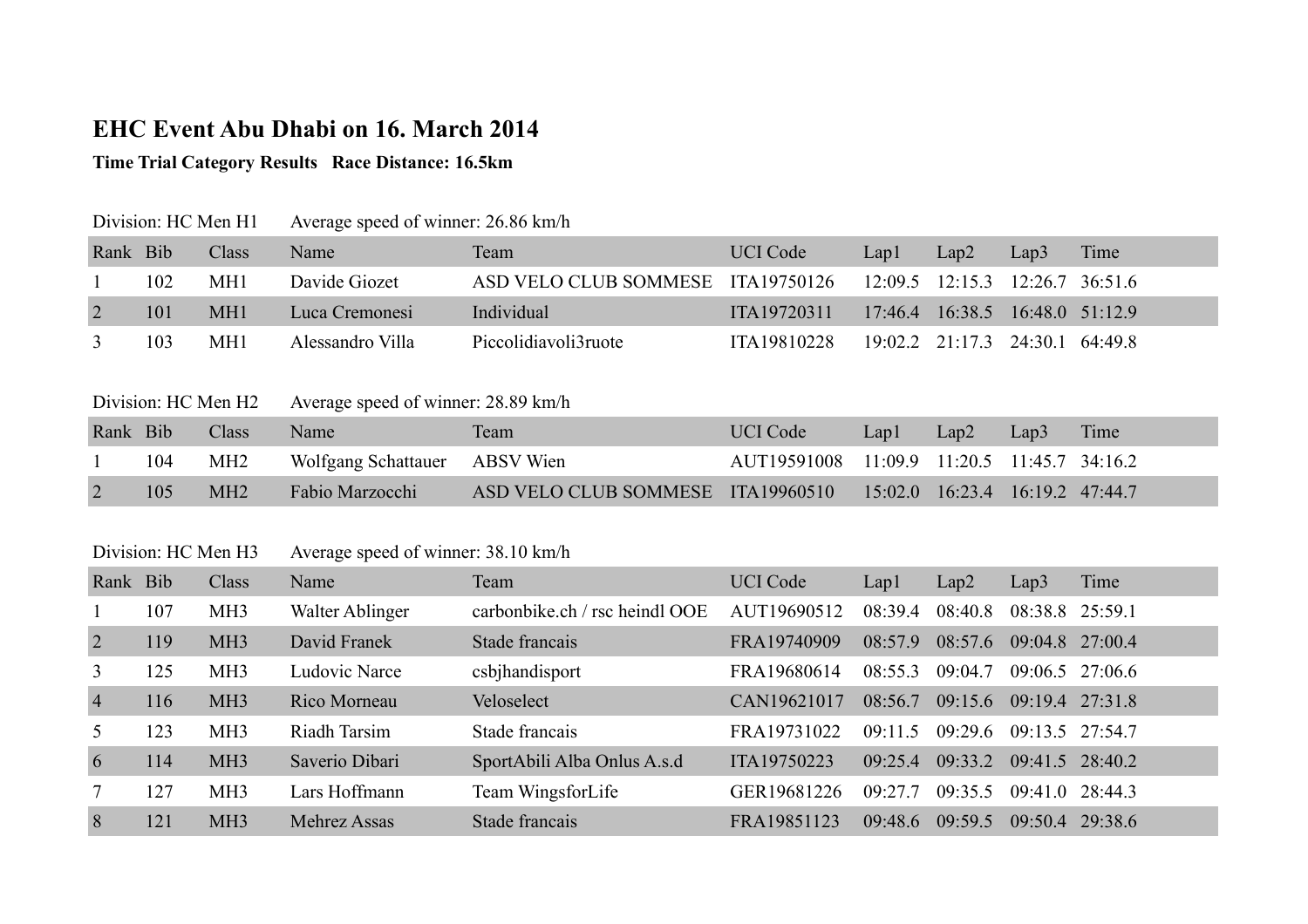| 9              | 115                 | MH <sub>3</sub> | Walter Groppi                       | Team Equa                                  | ITA19731027     | 09:58.2 | 09:54.2         | 10:02.5 29:55.0   |         |
|----------------|---------------------|-----------------|-------------------------------------|--------------------------------------------|-----------------|---------|-----------------|-------------------|---------|
| 10             | 106                 | MH <sub>3</sub> | Markolf Neuske                      | Team PRO ACTIV / VFR + RSG<br>Ludwigsb.    | GER19640524     |         | 10:11.4 09:53.4 | $10:02.8$ 30:07.7 |         |
| 11             | 118                 | MH <sub>3</sub> | Patrice Delahegue                   | Carbonbike Team                            | FRA19620329     | 10:12.2 | 10:16.5         | 10:19.0 30:47.7   |         |
| 12             | 117                 | MH <sub>3</sub> | Stéphane Massard                    | Carbonbike Team                            | FRA19721121     | 10:21.5 | 10:15.7         | 10:14.1 30:51.4   |         |
| 13             | 120                 | MH <sub>3</sub> | <b>Fabrice Martel</b>               | Stade francais                             | FRA19740324     | 10:34.7 | 10:41.8         | 10:37.2 31:53.7   |         |
| 14             | 108                 | MH <sub>3</sub> | <b>Patrick Moyses</b>               | Team Sopur / Waterair Mulhouse FRA19610912 |                 | 11:00.6 | 10:54.5         | 10:57.0 32:52.2   |         |
| 15             | 124                 | MH <sub>3</sub> | <b>Mathieu Nunes</b>                | Stade francais                             | FRA19851016     | 11:13.4 | 11:11.5         | 11:17.4 33:42.4   |         |
| 16             | 109                 | MH <sub>3</sub> | Ayed Alahbabi                       | Al Ain Club for Disabled                   | UAE19760901     | 11:05.3 | 11:30.7         | 11:17.3 33:53.4   |         |
| 17             | 113                 | MH <sub>3</sub> | Hans-Albert<br>Werkmann             | Team Pro Activ /RSKV<br>Tübingen           | GER19580128     | 11:04.6 | 11:23.0         | 11:34.0 34:01.8   |         |
| 18             | 111                 | MH <sub>3</sub> | Mohammed<br>Banihashem              | Al Ain Club for Disabled                   | UAE19850211     | 11:32.7 | 11:48.7         | 11:48.3 35:09.7   |         |
| 19             | 110                 | MH <sub>3</sub> | Hussain Almazem                     | Al Ain Club for Disabled                   | UAE19780910     | 11:38.5 | 12:00.7         | 11:42.8 35:22.1   |         |
| 20             | 122                 | MH <sub>3</sub> | Geoffroy Malardier                  | Stade francais                             | FRA19780330     | 12:07.5 | 12:54.7         | 12:44.1 37:46.4   |         |
| 21             | 128                 | MH <sub>3</sub> | Mohammed Alhebsi                    | Al Ain Club for Disabled                   | UAE19860123     | 13:31.0 | 14:21.9         | 13:56.9 41:50.0   |         |
| 22             | 112                 | MH <sub>3</sub> | Theban Almuhari                     | Al Ain Club for Disabled                   | UAE19700101     | 14:02.2 | 14:26.9         | 18:24.1 46:53.3   |         |
| 23             | 126                 | MH <sub>3</sub> | Alexander Hofelich                  | TSV Ellwangen                              | GER19810414     | 15:06.6 | 16:24.9         | 16:28.0 47:59.5   |         |
|                | Division: HC Men H4 |                 | Average speed of winner: 39.93 km/h |                                            |                 |         |                 |                   |         |
| Rank Bib       |                     | Class           | Name                                | Team                                       | <b>UCI</b> Code | Lap1    | Lap2            | Lap3              | Time    |
|                | 139                 | MH4             | Joel Jeannot                        | ECTCC/dordogne/carbonbike                  | FRA19650923     | 08:15.9 | 08:11.2         | 08:20.4           | 24:47.6 |
| $\overline{2}$ | 144                 | MH <sub>4</sub> | Giovanni Achenza                    | SportAbili Alba                            | ITA19710731     | 08:36.4 | 08:38.9         | 08:51.3 26:06.6   |         |
| 3              | 143                 | MH4             | Mathieu Bosredon                    | <b>HPV</b> Brive                           | FRA19901123     | 08:50.2 | 08:50.5         | 08:52.8 26:33.5   |         |
| $\overline{4}$ | 129                 | MH <sub>4</sub> | <b>Didier Coront</b><br>Ducluzeau   | <b>CSBJ HANDISPORT / SCOD</b>              | FRA19700102     | 08:49.3 | 08:56.6         | 08:48.9 26:34.8   |         |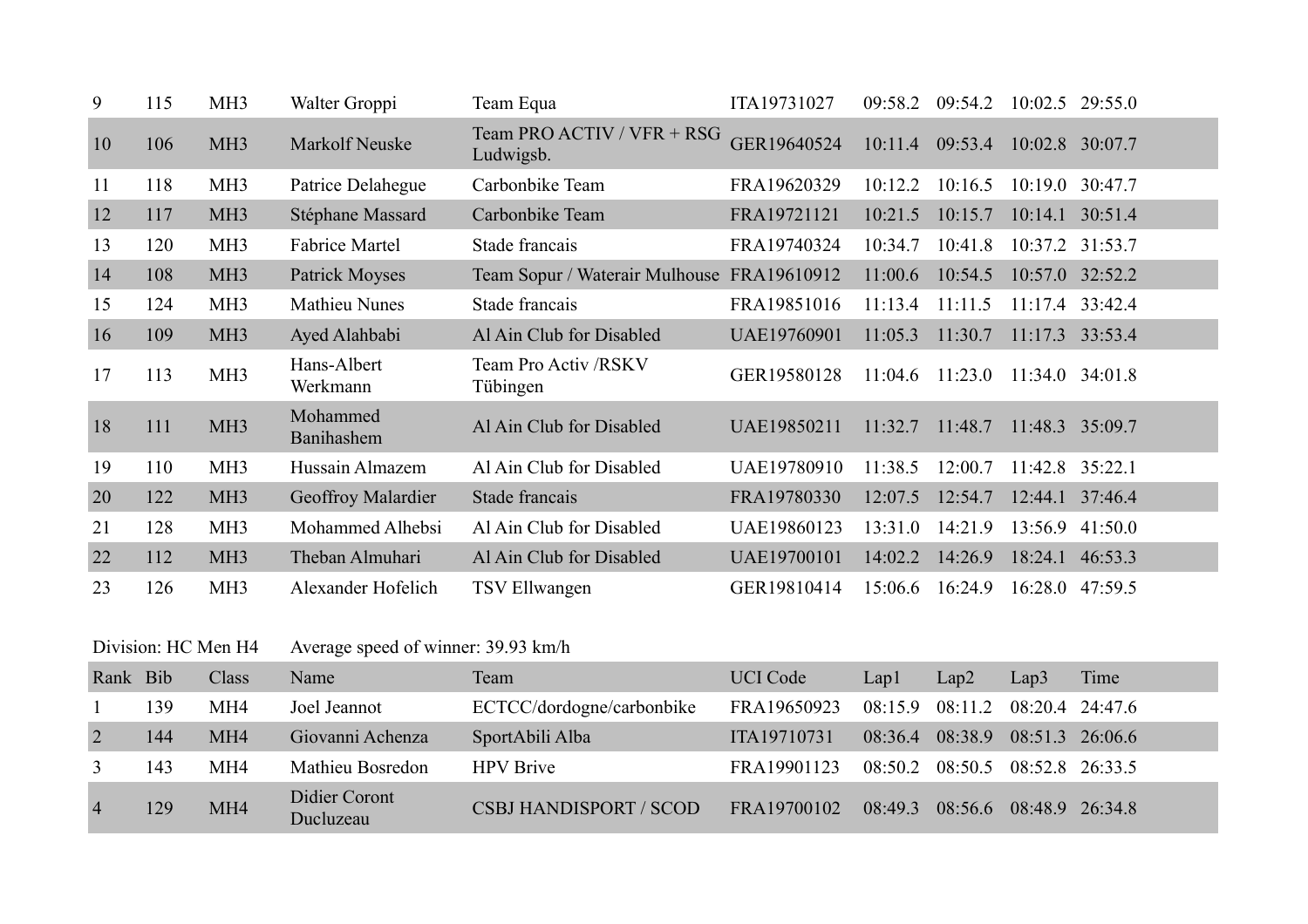| 5  | 140 | MH4             | David Ernould                     | handbike stade francais              | FRA19730806 | 08:51.6 | 08:59.3 | $08:56.0$ 26:47.1 |                     |
|----|-----|-----------------|-----------------------------------|--------------------------------------|-------------|---------|---------|-------------------|---------------------|
| 6  | 132 | MH <sub>4</sub> | Klaus Dolleschal                  | <b>VSC Villach</b>                   | AUT19640613 | 09:20.5 | 09:26.1 |                   | 09:21.2 28:07.9     |
|    | 145 | MH <sub>4</sub> | Michael Jorgensen                 | Danish Handbike                      | DEN19781012 | 09:50.7 | 09:59.1 | 09:54.9           | 29:44.8             |
| 8  | 137 | MH <sub>4</sub> | Franz Nietlispach                 | Carbonbike-Team                      | SUI19580402 | 09:53.0 | 10:08.5 |                   | $10:13.5$ $30:15.2$ |
| 9  | 138 | MH4             | Ludwig Hackinger                  | RSC heindl OOE                       | AUT19670423 | 10:11.5 | 10:18.6 |                   | 10:09.6 30:39.8     |
| 10 | 148 | MH <sub>4</sub> | Jean Paul Leplumey                | <b>Creances Handisport</b>           | FRA19650228 | 10:09.5 | 10:26.8 |                   | 10:27.9 31:04.3     |
| 11 | 142 | MH <sub>4</sub> | Jörg Schneider                    | RSKV Tuebingen/Team<br><b>CANCOM</b> | GER19730721 | 10:31.7 | 10:38.0 |                   | $10:22.2$ $31:32.0$ |
| 12 | 149 | MH <sub>4</sub> | <b>Arnaud Mariette</b>            | <b>SNH CAEN</b>                      | FRA19760610 | 10:28.0 | 10:48.0 | $10:55.6$ 32:11.8 |                     |
| 13 | 141 | MH <sub>4</sub> | Gianantonio De<br><b>Bastiani</b> | ASD VELO CLUB SOMMESE                | ITA19640824 | 11:17.5 | 11:11.3 | 11:28.5 33:57.3   |                     |
| 14 | 134 | MH <sub>4</sub> | Rashed Aldhari                    | Al Ain Club for Disabled             | UAE19910819 | 11:24.0 | 11:42.6 | 11:11.1           | 34:17.8             |
| 15 | 135 | MH <sub>4</sub> | Ali Alsaadi                       | Al Ain Club for Disabled             | OMA19751108 | 11:34.1 | 12:05.1 | 11:27.0           | 35:06.3             |
| 16 | 136 | MH <sub>4</sub> | Abdullah Hashmi                   | Al Ain Club for Disabled             | IRA19911113 | 11:33.1 | 11:45.5 |                   | 12:05.9 35:24.6     |
| 17 | 147 | MH4             | Boris Breitenstein                | TSV Ellwangen                        | GER19731012 | 11:36.0 | 11:58.6 | $12:10.0$ 35:44.7 |                     |
| 18 | 146 | MH <sub>4</sub> | Werner Rieger                     | TSG Söfflingen                       | GER19620815 | 12:24.8 | 12:27.3 |                   | $12:22.4$ 37:14.6   |
| 19 | 130 | MH <sub>4</sub> | Seine Snippe                      | <b>WSV Emmen</b>                     | NED19731124 | 13:43.9 | 14:45.2 |                   | 14:44.5 43:13.8     |

| Division: HC Men H5 |     |                 | Average speed of winner: 35.28 km/h |                              |                 |      |                                         |      |      |  |  |
|---------------------|-----|-----------------|-------------------------------------|------------------------------|-----------------|------|-----------------------------------------|------|------|--|--|
| Rank Bib            |     | Class           | Name                                | Team                         | <b>UCI</b> Code | Lap1 | Lap2                                    | Lap3 | Time |  |  |
|                     | 150 | MH <sub>5</sub> | Luis Costa                          | Individual                   | POR19730610     |      | 09:13.0 09:21.9 09:28.9 28:03.8         |      |      |  |  |
|                     | 151 | MH <sub>5</sub> | Mirko De Cortes                     | Vitersport                   | ITA19761204     |      | $11:04.4$ $11:16.9$ $11:09.2$ $33:30.5$ |      |      |  |  |
|                     | 152 | MH <sub>5</sub> | Piotr Malek                         | <b>IKS Smok Lotos Orneta</b> | POL19650930     |      | 12:08.3 13:01.5 13:13.5 38:23.4         |      |      |  |  |